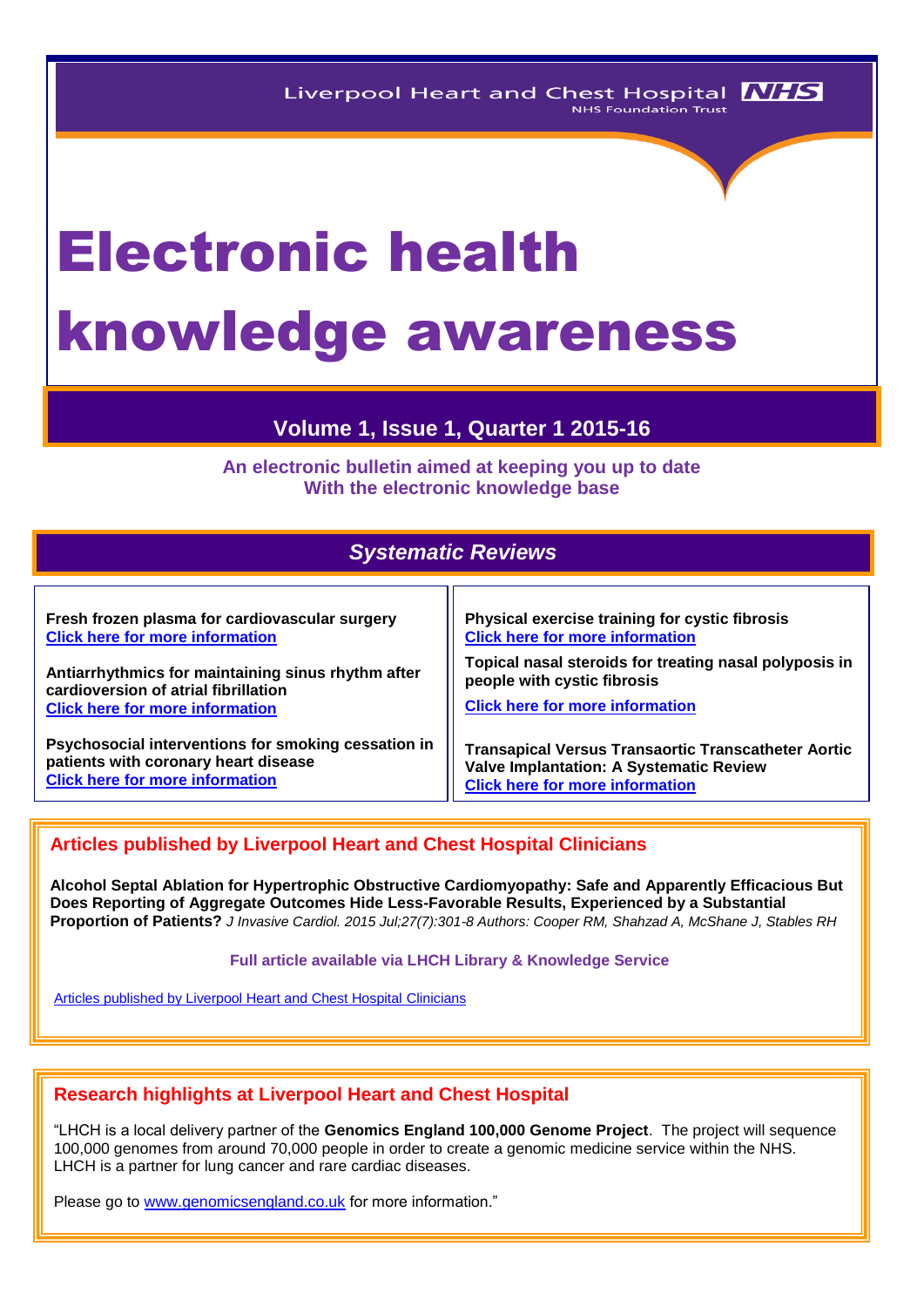## **Volume 1, Issue 1, Quarter 1 2015-16**

## *Top sites to browse*

#### *Cardiosource*

#### <http://www.cardiosource.com/>

#### **Latest in Cardiology**

- **Indications and Complications for VA-ECMO for Cardiac Failure**
- **Guideline-Based Statin Eligibility and Cardiovascular Events**

#### [Click here for more information](http://www.acc.org/latest-in-cardiology?w_nav=MN)

#### *Chest*

#### <http://www.chestjournal.org/>

**Management of Idiopathic Pulmonary Fibrosis in the Elderly Patient:**

#### **[Click here to read article](http://journal.publications.chestnet.org/article.aspx?articleID=2343873)**

#### **CHEST Guidelines**

**[Prevention of Acute Exacerbations of COPD:](http://journal.publications.chestnet.org/article.aspx?articleid=1918414) American College of Chest Physicians and Canadian Thoracic Society Guideline** *(April 2015)*

## *European Society of Cardiology*

[http://www.escardio.org](http://www.escardio.org/Pages/index.aspx)

 **Bleeding and stent thrombosis on P2Y12 inhibitors: collaborative analysis on the role of platelet reactivity for risk stratification after percutaneous coronary intervention**

#### [Click here to read article](http://eurheartj.oxfordjournals.org/content/36/27/1762?rss=1)

## *BMJ*

#### [BMJ evidence-centre](http://plus.mcmaster.ca/EvidenceUpdates/Default.aspx)

**BMJ Evidence Updates** alert you of important new research about the diagnosis, treatment, prognosis, aetiology and economics of medical conditions

[Click here to register](http://plus.mcmaster.ca/EvidenceUpdates/Registration.aspx)

#### *Heart Online*

#### <http://heart.bmjjournals.com/>

#### **Current issue**

 **The epidemiology of cardiovascular disease in the UK 2014**

#### **Education in Heart**

- **The head says yes but the heart says no: what is non-cardiac chest pain and how is it managed?**
- **TAVI in 2015: who, where and how?**
- **Ischaemic conditioning: are we there yet?**

#### [Click here for more information](http://heart.bmj.com/content/current)

#### *Theheart.org*

#### [www.theheart.org](http://www.theheart.org/)

- ▶ Registry Data Challenge CABG Survival Advantage in Diabetics vs PCI Using Contemporary Stents
- ▶ Cardiology Societies Provide Direction on Future of LAA Closure in Clinical Practice

#### [Click here for latest news](http://www.medscape.com/cardiology/news)

#### *Royal College of Nursing*

#### [http://www.rcn.org.uk](http://www.rcn.org.uk/)

**News from around the UK** [Click here for latest news](http://www.rcn.org.uk/newsevents/news)

#### **Clinical Governance e-bulletin**

**End of life care - [nutrition and hydration.](http://rcneolnutritionhydration.org.uk/communication/) A new RCN resource has been launched, the first part focusing on nutrition and hydration- the fundamentals of end of life care, getting it right every time.**

[Click here for clinical governance updates](http://www.rcn.org.uk/development/practice/clinical_governance/quality_and_safety_e-bulletin/e-bulletin_archive)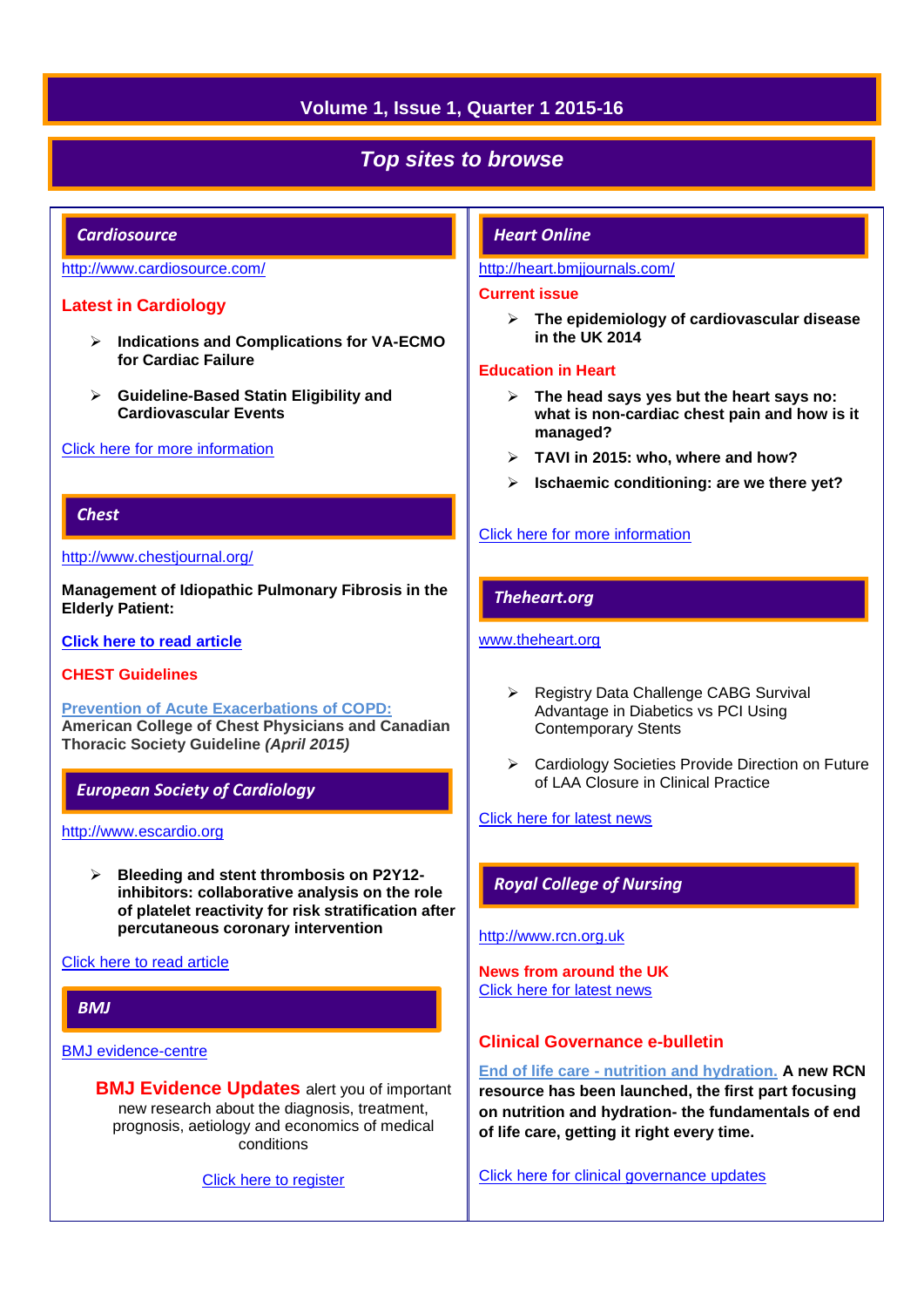## **Volume 1, Issue 1, Quarter 1 2015-16**

# **Latest National Publications / Evidence Based Guidance**

## *NICE*

<http://www.nice.org.uk/>

**NICE Newsletters and Alerts**  [Latest newsletters and alerts](http://www.nice.org.uk/news/nice-newsletters-and-alerts)

**Evidence Services include Evidence search, BNF, BNFC, Clinical Knowledge Summaries, Journals and Databases [Click here for evidence services](https://www.evidence.nhs.uk/)** *(Please speak to Maureen Horrigan, for further information)*

#### **Consultations include:**

 **Transition between inpatient hospital settings and community or care home settings for adults with social care needs: draft guideline consultation**

[Current consultations](http://www.nice.org.uk/getinvolved/currentniceconsultations/current_nice_consultations.jsp)

#### **Latest guidance includes:**

- **NG13: Workplace policy and management practices to improve the health and wellbeing of employees**
- **NG12: Suspected cancer: recognition and referral**

[Latest guidance](http://guidance.nice.org.uk/Date)

#### **NICE Quality Standards:**

- **NQS 93: Atrial fibrillation: treatment and management**
- **NQS 92: Smoking: harm reduction**
- **NQS 90: Urinary tract infections in adults**
- **NQS 89: Pressure ulcers**

[Latest NQS](http://www.nice.org.uk/guidance/qualitystandards/qualitystandards.jsp)

#### *British Thoracic Society*

<http://www.brit-thoracic.org.uk/>

**Latest News:** [Click here for news](https://www.brit-thoracic.org.uk/bts-news/)

**Guidelines and Quality Standards:** [Click here for BTS guidelines](https://www.brit-thoracic.org.uk/guidelines-and-quality-standards/) 

#### *Society of Cardiothoracic Surgery*

#### <http://scts.org/default.aspx>

**Latest news:** [Click here for more information](http://scts.org/modules/news/)

#### *British Cardiac Society*

[http://www.bcs.com](http://www.bcs.com/)

**Editorials:**  [Click here for more information](http://www.bcs.com/editorial/editorial.asp)

#### *HQIP - Audit*

<http://www.hqip.org.uk/>

#### **News releases:**

**National Confidential Enquiry into Patient Outcome and Death (NCEPOD) Time to Get Control? A review of the care received by patients who had a severe gastrointestinal haemorrhage [Click here to view full report](http://www.hqip.org.uk/assets/National-Team-Uploads/CORP/GI-report-links.pdf)**

**National Congenital Heart Disease Audit (NCHDA) aggregate report [Click here for full report](http://www.hqip.org.uk/assets/NCAPOP-Library/NCAPOP-2014-15/NCHDA-Aggregate-report-201114-1.1.pdf)** 

**[Click here for more news releases](http://www.hqip.org.uk/news-releases/)**